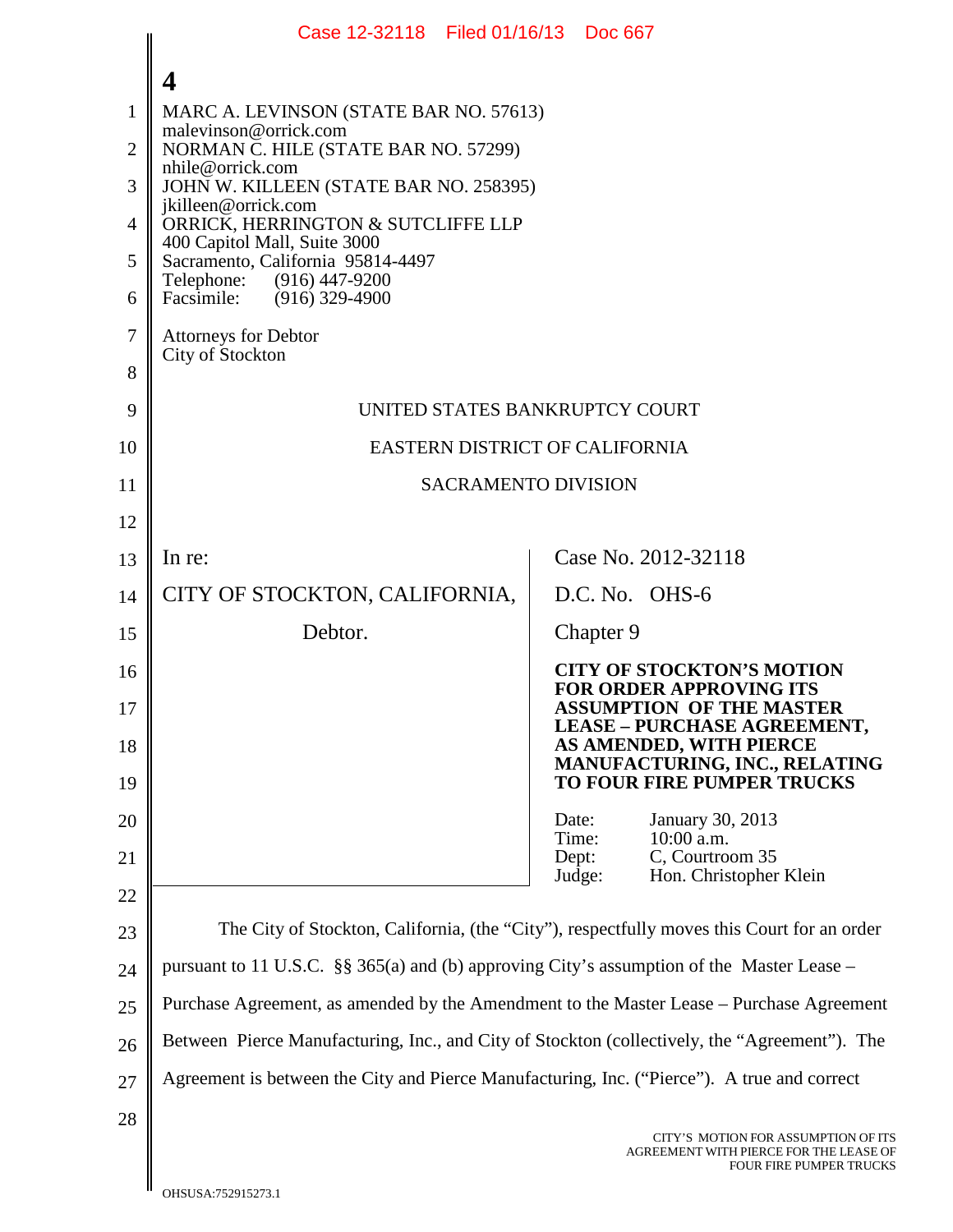1 2 3 4 5 copy of the Agreement is attached as Exhibit A to the Declaration of S. Jeff Piechura in Support of City of Stockton's Motion for Order Approving its Assumption of the Master Lease – Purchase Agreement, as Amended, with Pierce Manufacturing, Inc., with Respect to Four Fire Pumper Trucks ("Piechura Decl."). As noted in Recital 6 of the Agreement, Pierce consents to the assumption thereof.

6

## **I. BACKGROUND**

7 8 9 10 11 12 13 14 15 16 Of the City's fleet of 16 fire engines, eight are beyond their useful life, with each of the eight having over 20 years of front-line service. This poses a risk to the safety of the City, its citizens and to the firefighters who use the trucks. Piechura Decl. ¶ 4. The fleet is so old and many of the trucks in such condition that often a mechanic follows the Fire Department in a separate vehicle when its trucks respond to fire alarms and other emergency calls. Piechura Decl. ¶ 4. To begin to address this deficiency, the City's 2011-12 adopted budget for the Fleet Internal Service Fund included appropriations that provided \$1,000,000 for the replacement of two fire pumpers. Due to the severe age of the existing apparatus, the City anticipated the lease or purchase of an additional two fire pumpers for another \$1,000,000 during the 2012-13 fiscal year. Piechura Decl. ¶ 5.

17 18 19 20 21 22 23 24 25 26 27 The City and Oshkosh Capital (the assignor to Pierce) entered into a Master Lease – Purchase Agreement, dated as of February 10, 2012 ("Original Agreement"). The Original Agreement was approved by the City Council on January 24, 2012. Piechura Decl. ¶ 3. The Original Agreement provided for the acquisition of four, custom-built pumper trucks (the four collectively, the "Trucks"). The Trucks were to be manufactured by Pierce under a separate agreement with the City, according to the City's unique specifications and subject to financing for the purchase price of the Trucks. Production of the Trucks did not commence, and Pierce refused to commence manufacture of the Trucks absent financing for the acquisition which was not available as originally contemplated in light of the City's financial condition and its consequent chapter 9 filing. The City believes that it could not assume the Original Agreement without Pierce's consent due to Bankruptcy Code  $\S 365(c)(2)$ . The City and Pierce then entered into

28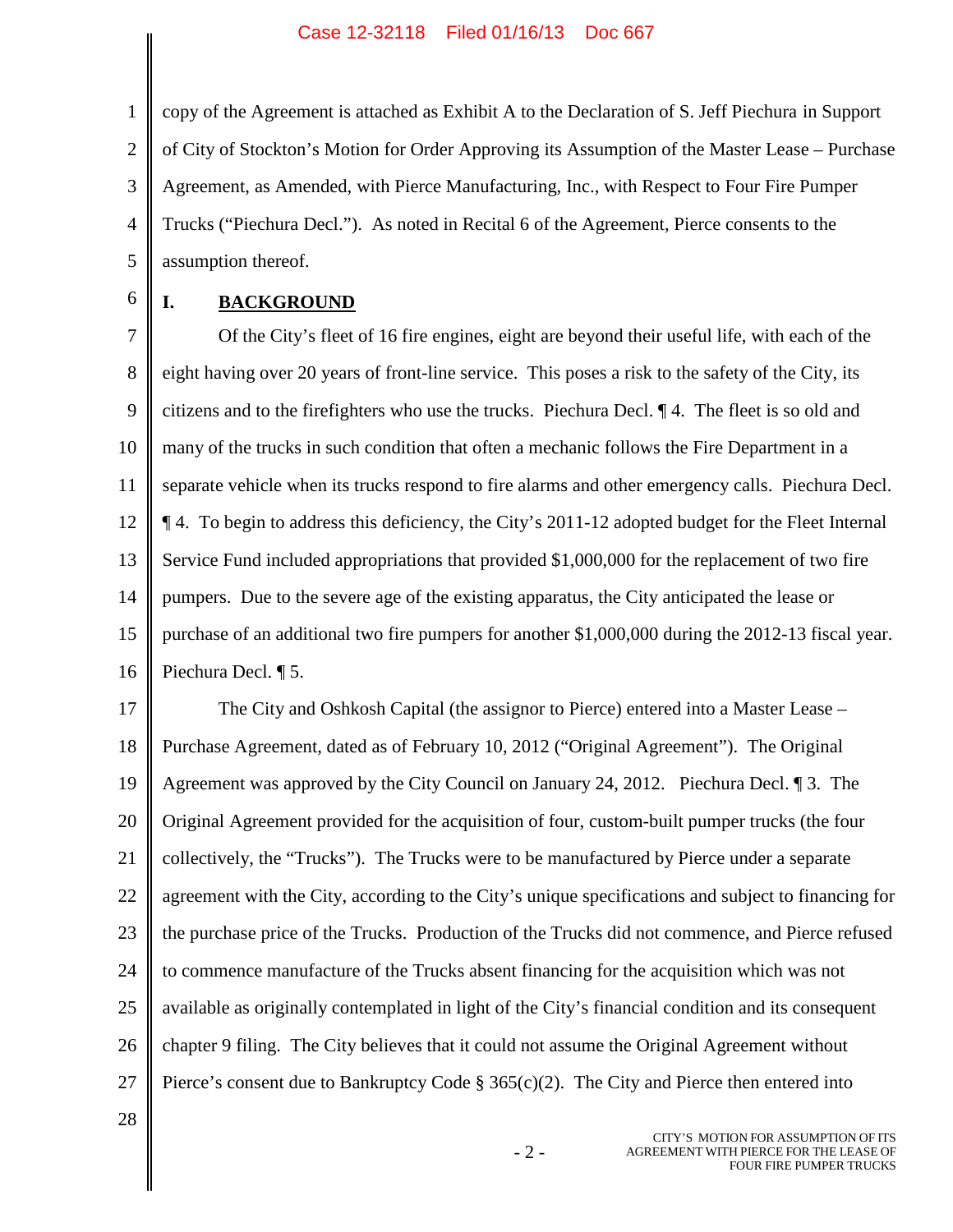## Case 12-32118 Filed 01/16/13 Doc 667

1 2 3 4 negotiations that resulted in the Agreement, the financial terms of which are nearly identical to those of the Original Agreement, save for later delivery dates. Piechura Decl. ¶ 3. Pierce will not complete manufacture and delivery of the Trucks except on the financing terms as set forth in the Agreement.

5 6 7 The City has annual Capital Funds designated for the maintenance of payments under the Agreement. These funds are derived through inter-fund assessments for vehicle replacement and maintenance that are budgeted annually, and are identified as Internal Service Funds.

8

## **II. THE AGREEMENT**

9 10 11 12 13 14 15 16 17 Pierce will manufacture and lease to the City four 2013 Pierce Quantum 1500 GPM Pumper trucks (i.e, the Trucks), with initial delivery anticipated to occur on or about March 15, 2013, for a total financed amount of \$1,871,403.70 (including sales tax). The dates of the rent payments are listed in Exhibit 1 to the Agreement (which constitutes a revised Schedule A-1). Pursuant to paragraph 4 of the Agreement, in the event that the City defaults under the Agreement, Pierce may exercise its contractual remedies against the City without the need for relief from the automatic stay. The City agreed to such provision (which is customary in the case of such equipment financings) in light of its budgeted funding for the four trucks and in light of its desperate need for the Trucks to upgrade its aging fleet.

18

## **III. RELIEF REQUESTED**

19 20 21 The City requests that the Court authorize the assumption of the Agreement pursuant to 11 U.S.C.§§ 365(a) and (b)[.](#page-2-0)<sup>1</sup> To the extent that the City has defaulted under the Original Agreement, Pierce agrees that the conditions of Bankruptcy Code § 365(b) have been satisfied.

- 22 / / /
- 23 / / /

/ / /

- 24
- 25

<span id="page-2-0"></span>26 27 <sup>1</sup> Arguably, no approval is necessary because the Agreement could be viewed as a new agreement for the acquisition of the fire pumper trucks. In that case, because Bankruptcy Code § 363 does not apply in chapter 9 cases, no "assumption" under § 365, which does apply in chapter 9 cases, would be required. However, in an abundance of caution, the City is seeking this Court's approval. Pursuant to Bankruptcy Code § 904, to the extent applicable, the

28 City consents to the Court's determining this Motion.